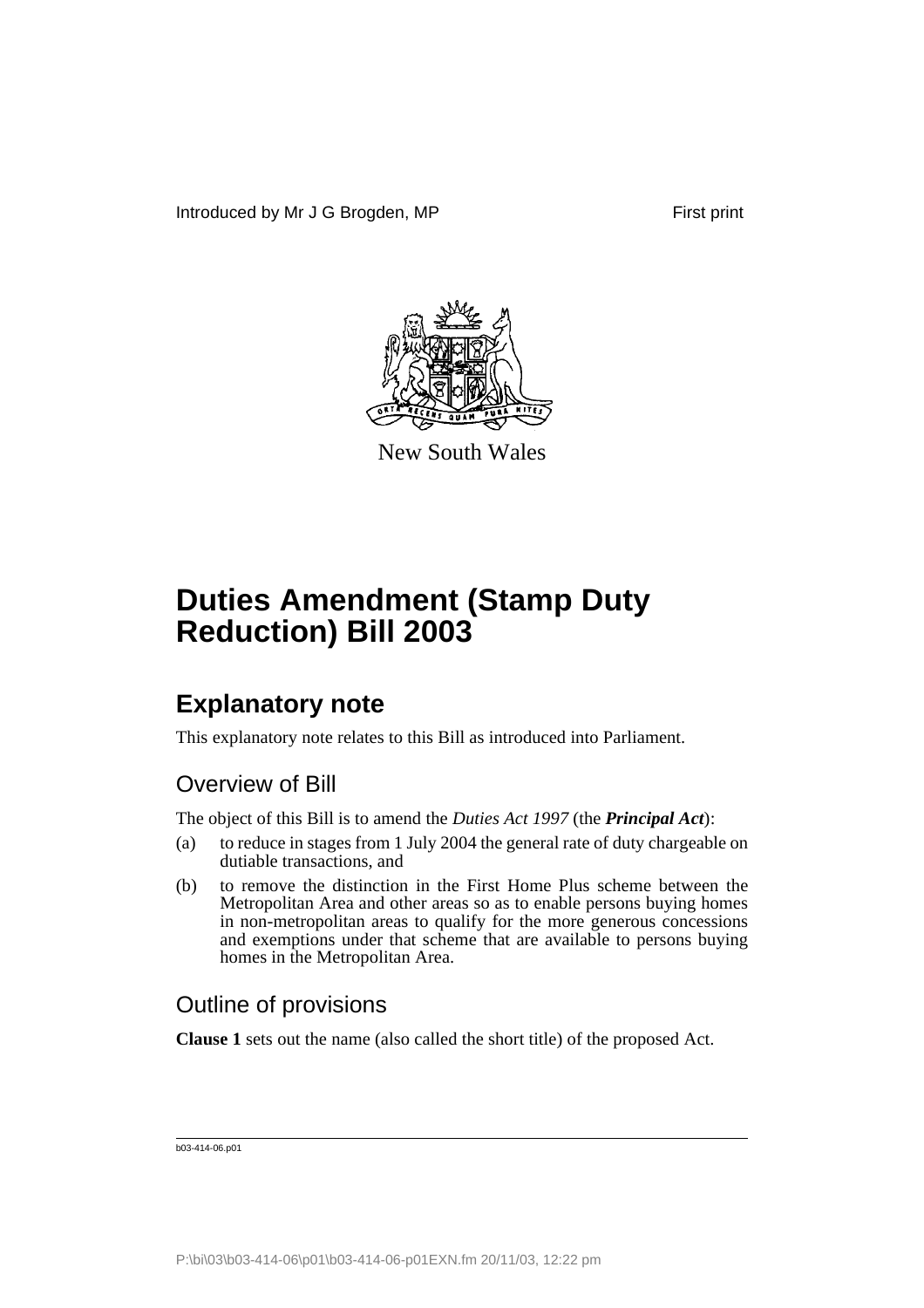Explanatory note

**Clause 2** provides for the commencement of the proposed Act on the date of assent, except for the amendments relating to the general rate of duty which commence on 1 July 2004.

**Clause 3** is a formal provision that gives effect to the amendments to the Principal Act set out in Schedule 1.

### **Schedule 1 Amendments**

### **Reduction in general rate of duty on dutiable transactions**

**Schedule 1 [1]** substitutes section 32 of the Principal Act to provide for a staged reduction in the general rate of duty under that section over a period from 1 July 2004 until 1 July 2006 so as to reach a maximum reduction of 10 per cent. Duty is reduced by 5 per cent from 1 July 2004 until 1 July 2005, by 7.5 per cent from 1 July 2005 until 1 July 2006 and by 10 per cent from 1 July 2006.

### **First Home Plus scheme**

Division 1 of Part 8 of Chapter 2 to the Principal Act contains the First Home Plus scheme which provides for certain concessional rates of duty or exemptions from duty for persons buying their first home if the value of the home does not exceed a certain value. Currently, that value is \$300,000 for a home in the Metropolitan Area (defined in the Principal Act) and \$250,000 for a home in any other area. If a vacant block is being purchased for a home, the value is not to exceed \$140,000 for a vacant block in the Metropolitan Area and \$110,000 for a vacant block in any other area. **Schedule 1 [2]** amends the scheme to provide that the maximum qualifying value for a home under the scheme is \$300,000 and is \$140,000 for a vacant block, regardless of where the home or block is located.

Section 80 of the Principal Act provides that if a qualifying home or block under the scheme is valued at less than a specified amount, no duty is payable on an agreement to acquire or transfer the home or block. The specified amount is higher for houses or blocks in the Metropolitan Area. That section also provides for a concessional rate of duty to apply to an agreement to acquire or transfer a qualifying home or block where the value of the home or block is above the amount specified for the exemption from duty. The concessional rates are lower for homes and blocks in the Metropolitan Area. **Schedule 1 [6]** substitutes section 80 to remove those distinctions between the Metropolitan Area and other areas so that persons acquiring homes in non-metropolitan areas will be entitled to the same exemptions and concessional rates of duty that currently apply to persons acquiring homes in the Metropolitan Area.

Explanatory note page 2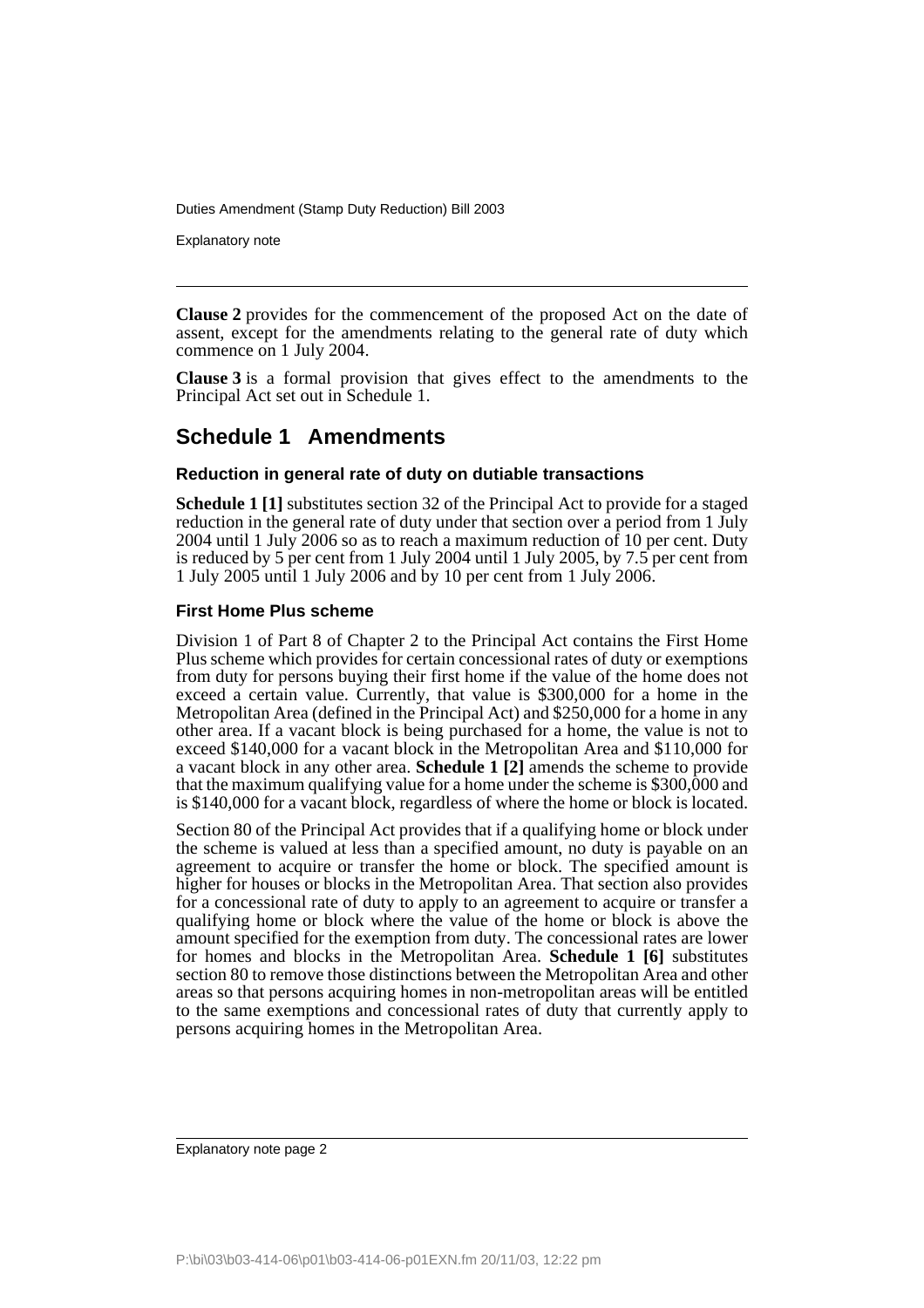Explanatory note

Section 221 of the Principal Act provides for a concessional rate of duty to apply to certain advances secured by a mortgage of a home or block that qualifies under the First Home Plus scheme or a mortgage in support of such a mortgage. The concessional rates are lower for homes and blocks in the Metropolitan Area. **Schedule 1 [7]** removes those distinctions between the Metropolitan Area and other areas so that persons acquiring homes in non-metropolitan areas will be entitled to the same concessional rates of duty that currently apply to persons acquiring homes in the Metropolitan Area.

**Schedule 1 [3]–[5] and [10]** contain consequential amendments.

**Schedule 1 [8] and [9]** contain savings and transitional provisions.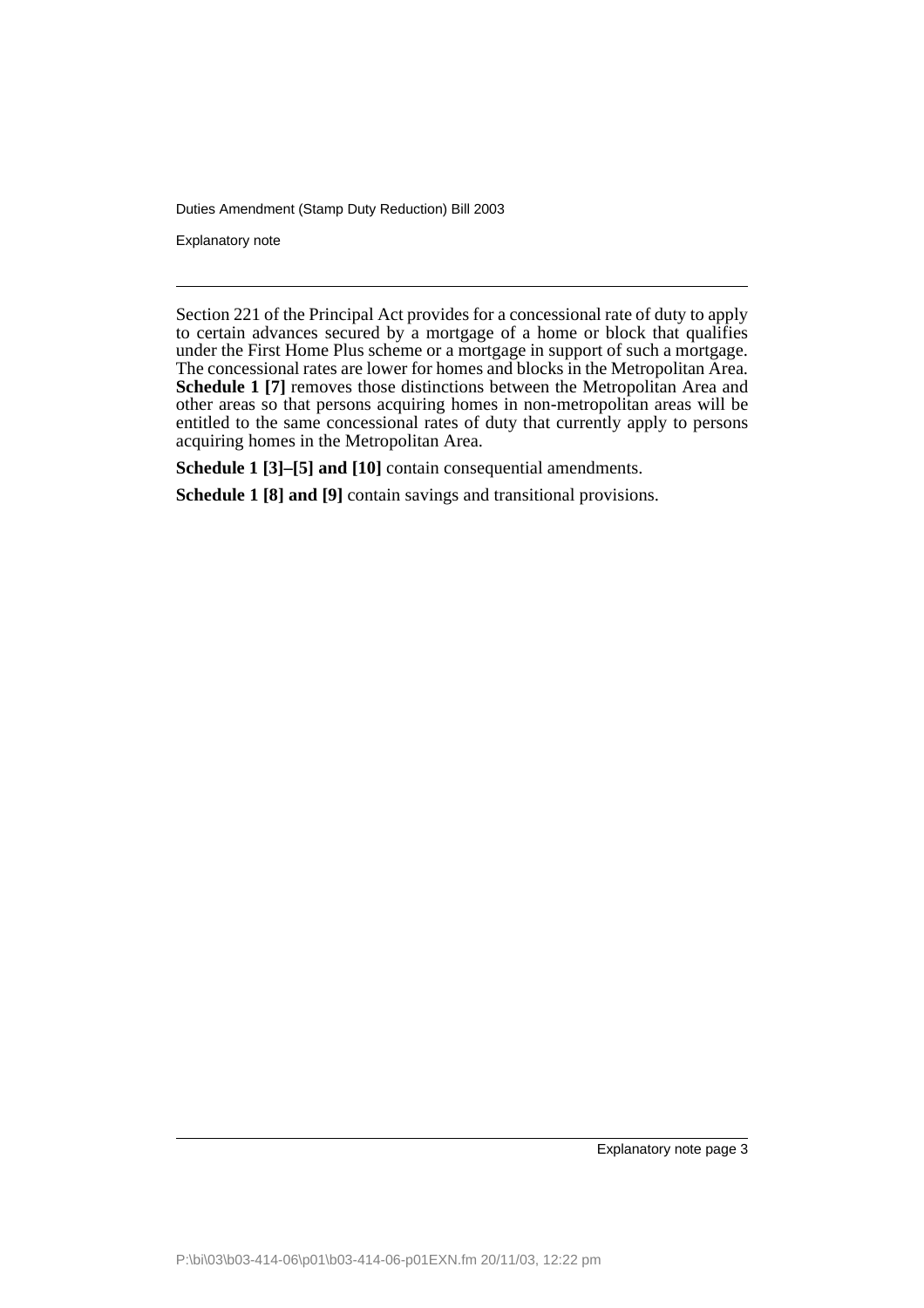Explanatory note

Explanatory note page 4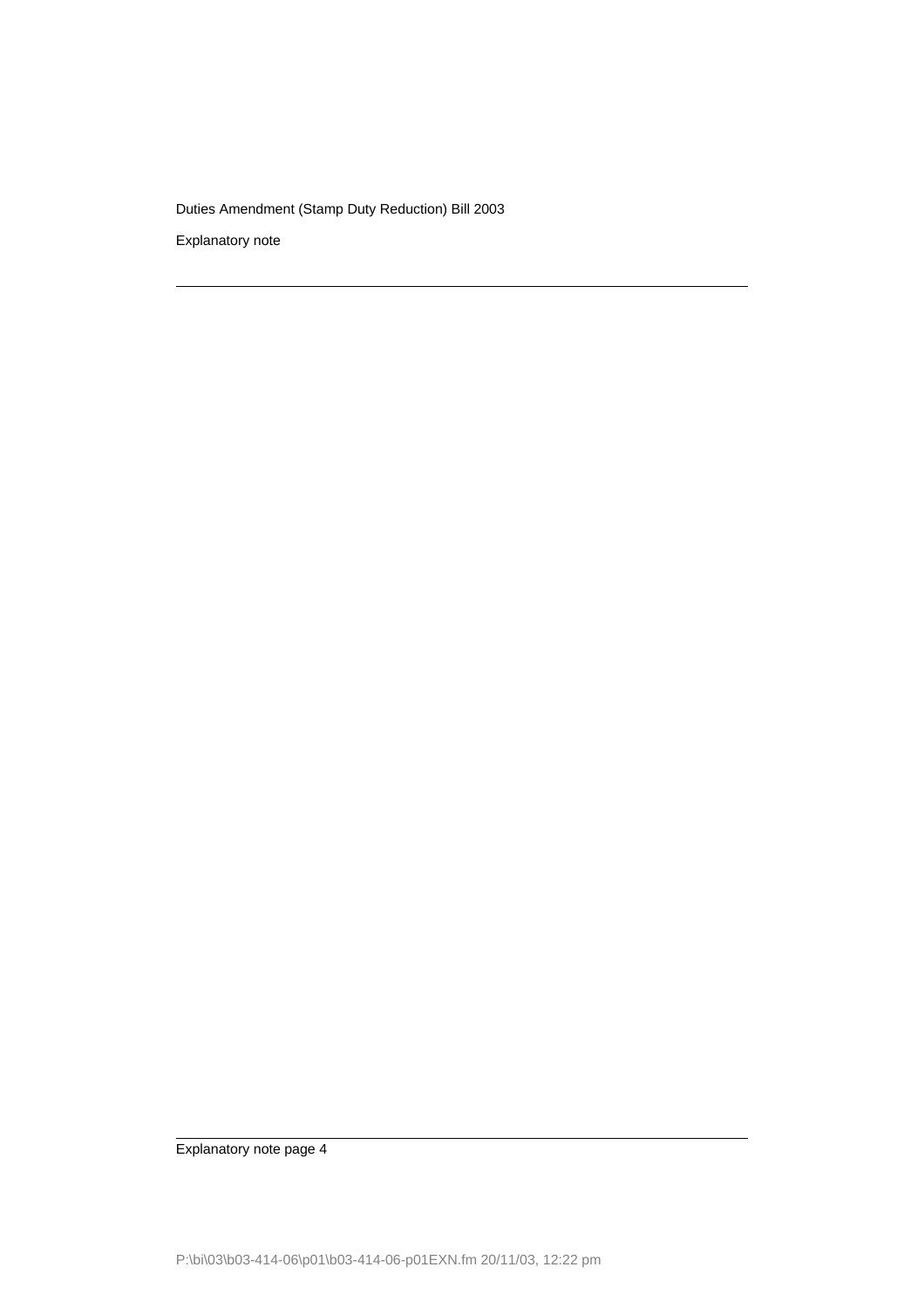Introduced by Mr J G Brogden, MP First print



New South Wales

## **Duties Amendment (Stamp Duty Reduction) Bill 2003**

## **Contents**

|               |                                       | Page |
|---------------|---------------------------------------|------|
| 1.            | Name of Act                           |      |
| $\mathcal{P}$ | Commencement                          | 2    |
|               | 3 Amendment of Duties Act 1997 No 123 | 2    |
|               | Schedule 1 Amendments                 | 3.   |

b03-414-06.p01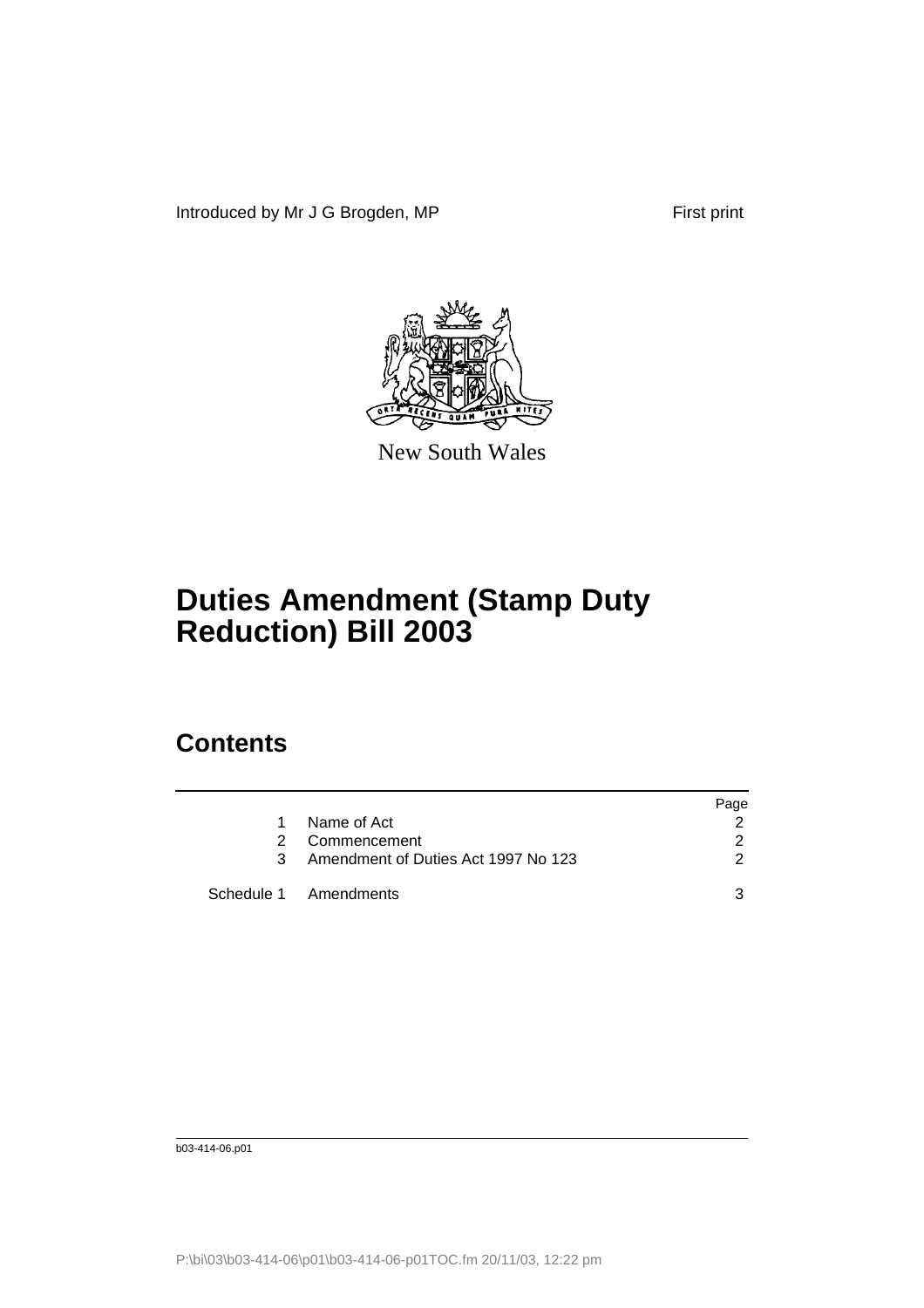**Contents** 

Page

Contents page 2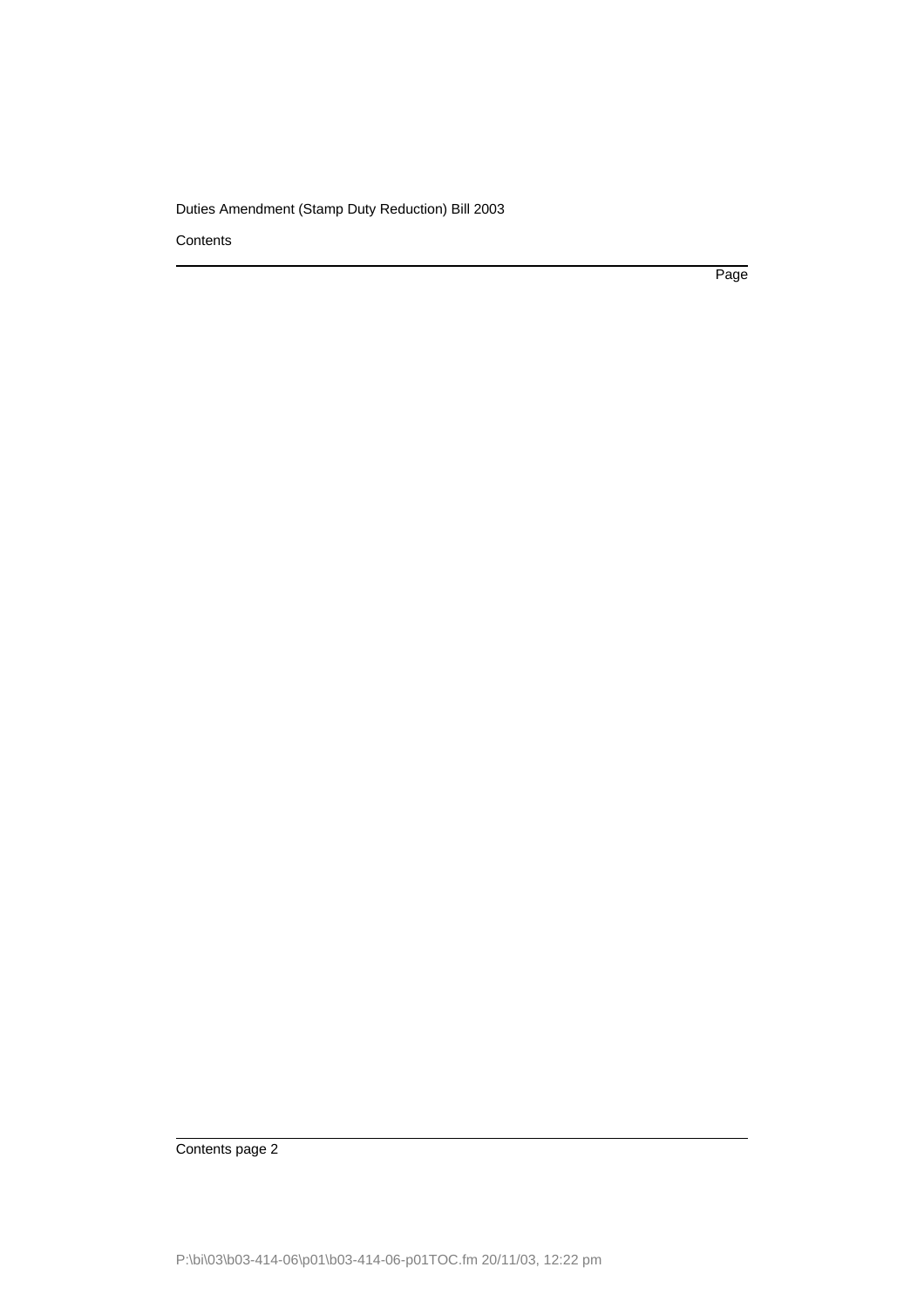

New South Wales

## **Duties Amendment (Stamp Duty Reduction) Bill 2003**

No , 2003

### **A Bill for**

An Act to amend the *Duties Act 1997* in relation to the general rate of duty chargeable on a dutiable transaction, and concessional rates of duty and exemptions under the First Home Plus scheme; and for other purposes.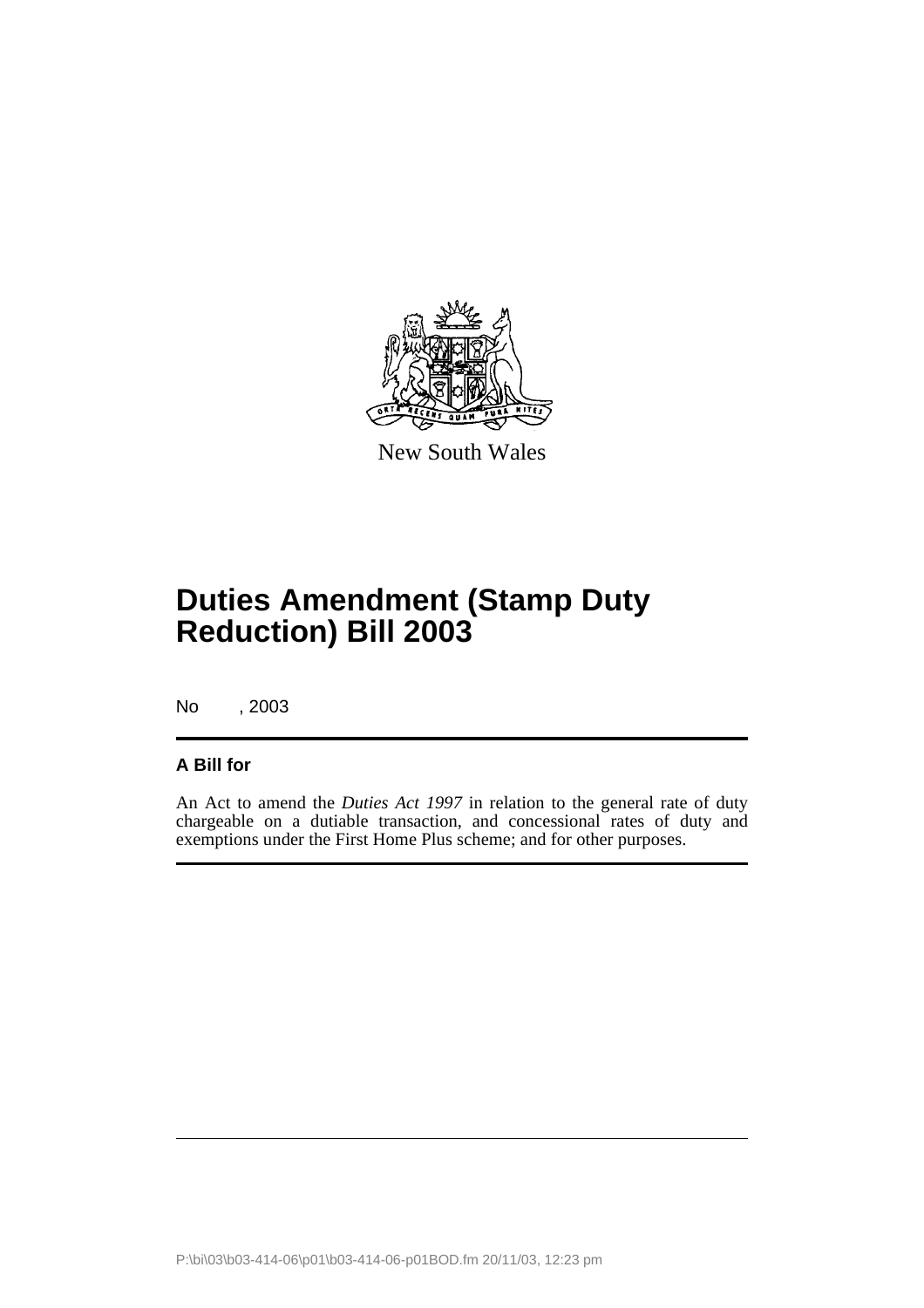<span id="page-7-2"></span><span id="page-7-1"></span><span id="page-7-0"></span>

|              |                     | The Legislature of New South Wales enacts:                                                     |        |
|--------------|---------------------|------------------------------------------------------------------------------------------------|--------|
| 1            |                     | <b>Name of Act</b>                                                                             | 2      |
|              |                     | This Act is the Duties Amendment (Stamp Duty Reduction)<br>Act 2003.                           | 3<br>4 |
| $\mathbf{2}$ | <b>Commencement</b> |                                                                                                |        |
|              | (1)                 | This Act commences on the date of assent to this Act, except as<br>provided by subsection (2). | 6<br>7 |
|              | (2)                 | Schedule 1 [1] commences on 1 July 2004.                                                       | 8      |
| 3            |                     | <b>Amendment of Duties Act 1997 No 123</b>                                                     | 9      |
|              |                     | The <i>Duties Act 1997</i> is amended as set out in Schedule 1.                                | 10     |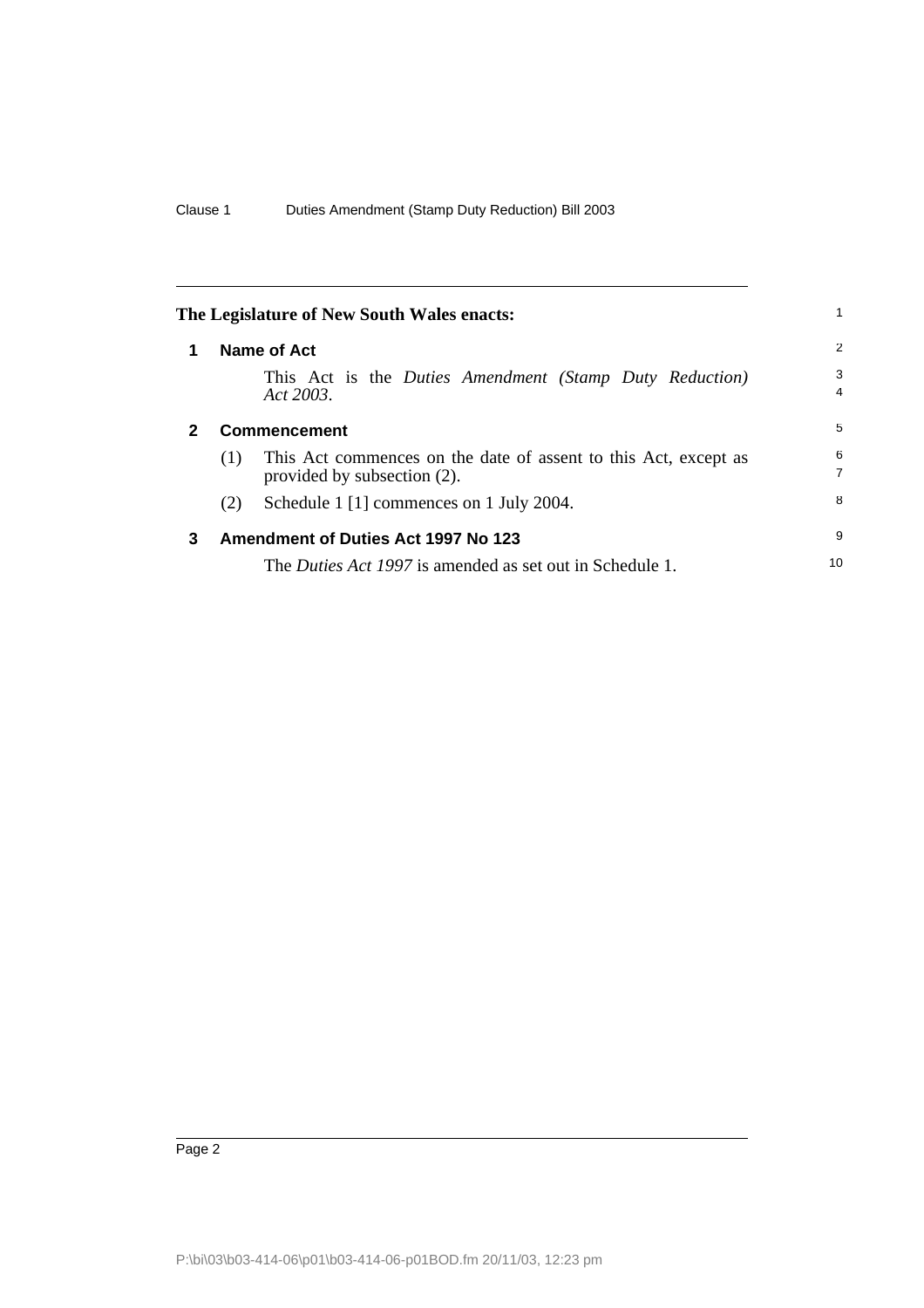Amendments **Schedule 1** and the set of the set of the set of the set of the set of the set of the set of the set of the set of the set of the set of the set of the set of the set of the set of the set of the set of the set

#### <span id="page-8-0"></span>**Schedule 1 Amendments** (Section 3) **[1] Section 32** Omit the section. Insert instead: **32 General rate** (1) The rate of duty chargeable on a dutiable transaction is set out in the Table to this subsection and that Table applies to dutiable transactions as follows: (a) Part 1 applies to a dutiable transaction if the liability for duty on the dutiable transaction arises on or after 1 July 2004 but before 1 July 2005, (b) Part 2 applies to a dutiable transaction if the liability for duty on the dutiable transaction arises on or after 1 July 2005 but before 1 July 2006, (c) Part 3 applies to a dutiable transaction if the liability for duty on the dutiable transaction arises on or after 1 July 2006. 1 2 3 4 5 6 7 8 9 10 11 12 13 14 15 16 17

### **Table**

#### **Part 1**

| Dutiable value of the<br>dutiable property subject to<br>the dutiable transaction | Rate of duty from 1 July<br>2004 to 30 June 2005                                                  |
|-----------------------------------------------------------------------------------|---------------------------------------------------------------------------------------------------|
| Not more than \$14,000                                                            | \$1.19 for every \$100, or part, of<br>the dutiable value                                         |
| More than \$14,000 but not more<br>than \$30,000                                  | \$166.60 plus \$1.43 for every<br>\$100, or part, by which the<br>dutiable value exceeds \$14,000 |
| More than \$30,000 but not more<br>than \$80,000                                  | \$395.40 plus \$1.66 for every<br>\$100, or part, by which the<br>dutiable value exceeds \$30,000 |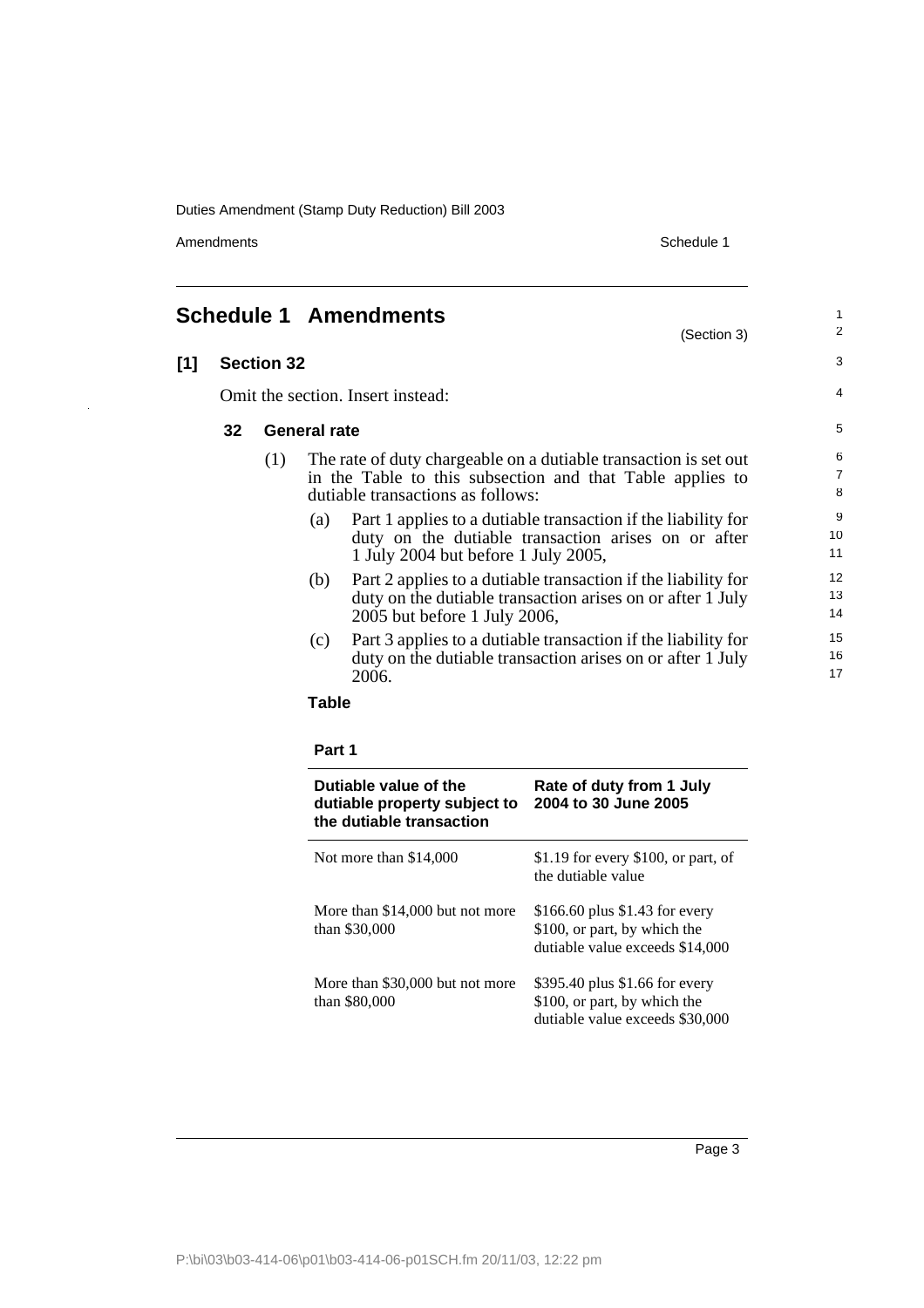| Schedule 1 | Amendments                                                                        |                                                                                                            |
|------------|-----------------------------------------------------------------------------------|------------------------------------------------------------------------------------------------------------|
|            | More than \$80,000 but not more<br>than \$300,000                                 | \$1,225.40 plus \$3.33 for every<br>\$100, or part, by which the<br>dutiable value exceeds \$80,000        |
|            | More than \$300,000 but not more<br>than \$1,000,000                              | \$8,551.40 plus \$4.28 for every<br>\$100, or part, by which the<br>dutiable value exceeds \$300,000       |
|            | More than \$1,000,000                                                             | \$38,511.40 plus \$5.23 for every<br>\$100, or part, by which the<br>dutiable value exceeds<br>\$1,000,000 |
|            | Part 2                                                                            |                                                                                                            |
|            | Dutiable value of the<br>dutiable property subject to<br>the dutiable transaction | Rate of duty from 1 July<br>2005 to 30 June 2006                                                           |
|            | Not more than \$14,000                                                            | $$1.16$ for every $$100$ , or part, of<br>the dutiable value                                               |
|            | More than \$14,000 but not more<br>than \$30,000                                  | \$162.40 plus \$1.39 for every<br>\$100, or part, by which the<br>dutiable value exceeds \$14,000          |
|            | More than \$30,000 but not more<br>than \$80,000                                  | \$384.80 plus \$1.62 for every<br>\$100, or part, by which the<br>dutiable value exceeds \$30,000          |
|            | More than \$80,000 but not more<br>than \$300,000                                 | \$1,194.80 plus \$3.24 for every<br>\$100, or part, by which the<br>dutiable value exceeds \$80,000        |
|            | More than \$300,000 but not more<br>than \$1,000,000                              | \$8,322.80 plus \$4.16 for every<br>\$100, or part, by which the<br>dutiable value exceeds \$300,000       |
|            | More than \$1,000,000                                                             | \$37,442.80 plus \$5.09 for every<br>\$100, or part, by which the<br>dutiable value exceeds<br>\$1,000,000 |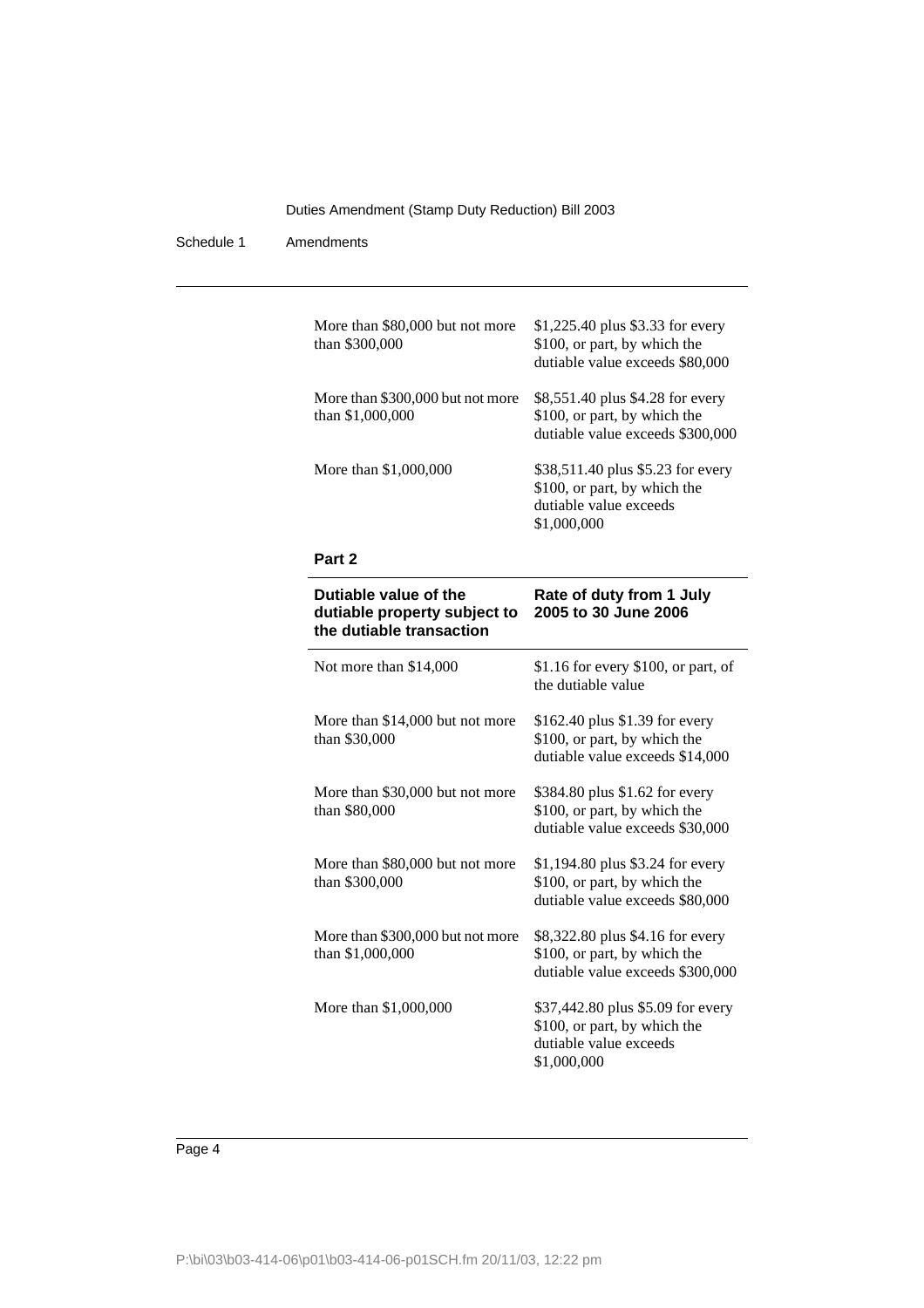Amendments **Schedule 1** and the set of the set of the set of the set of the set of the set of the set of the set of the set of the set of the set of the set of the set of the set of the set of the set of the set of the set

### **Part 3**

| Dutiable value of the<br>dutiable property subject to<br>the dutiable transaction | Rate of duty from 1 July<br>2006                                                                           |
|-----------------------------------------------------------------------------------|------------------------------------------------------------------------------------------------------------|
| Not more than \$14,000                                                            | \$1.13 for every \$100, or part, of<br>the dutiable value                                                  |
| More than \$14,000 but not more<br>than \$30,000                                  | \$158.20 plus \$1.35 for every<br>\$100, or part, by which the<br>dutiable value exceeds \$14,000          |
| More than \$30,000 but not more<br>than \$80,000                                  | \$374.20 plus \$1.58 for every<br>\$100, or part, by which the<br>dutiable value exceeds \$30,000          |
| More than \$80,000 but not more<br>than \$300,000                                 | \$1,164.20 plus \$3.15 for every<br>\$100, or part, by which the<br>dutiable value exceeds \$80,000        |
| More than \$300,000 but not more<br>than \$1,000,000                              | \$8,094.20 plus \$4.05 for every<br>\$100, or part, by which the<br>dutiable value exceeds \$300,000       |
| More than \$1,000,000                                                             | \$36,444.20 plus \$4.95 for every<br>\$100, or part, by which the<br>dutiable value exceeds<br>\$1,000,000 |

(2) The rates of duty imposed by this section apply unless other provision is made by this Chapter.

**Note.** The rates of duty chargeable on dutiable transactions in respect of marketable securities are dealt with in section 33. Concessional rates of duty chargeable on certain dutiable transactions are dealt with in Part 6 of this Chapter.

Page 5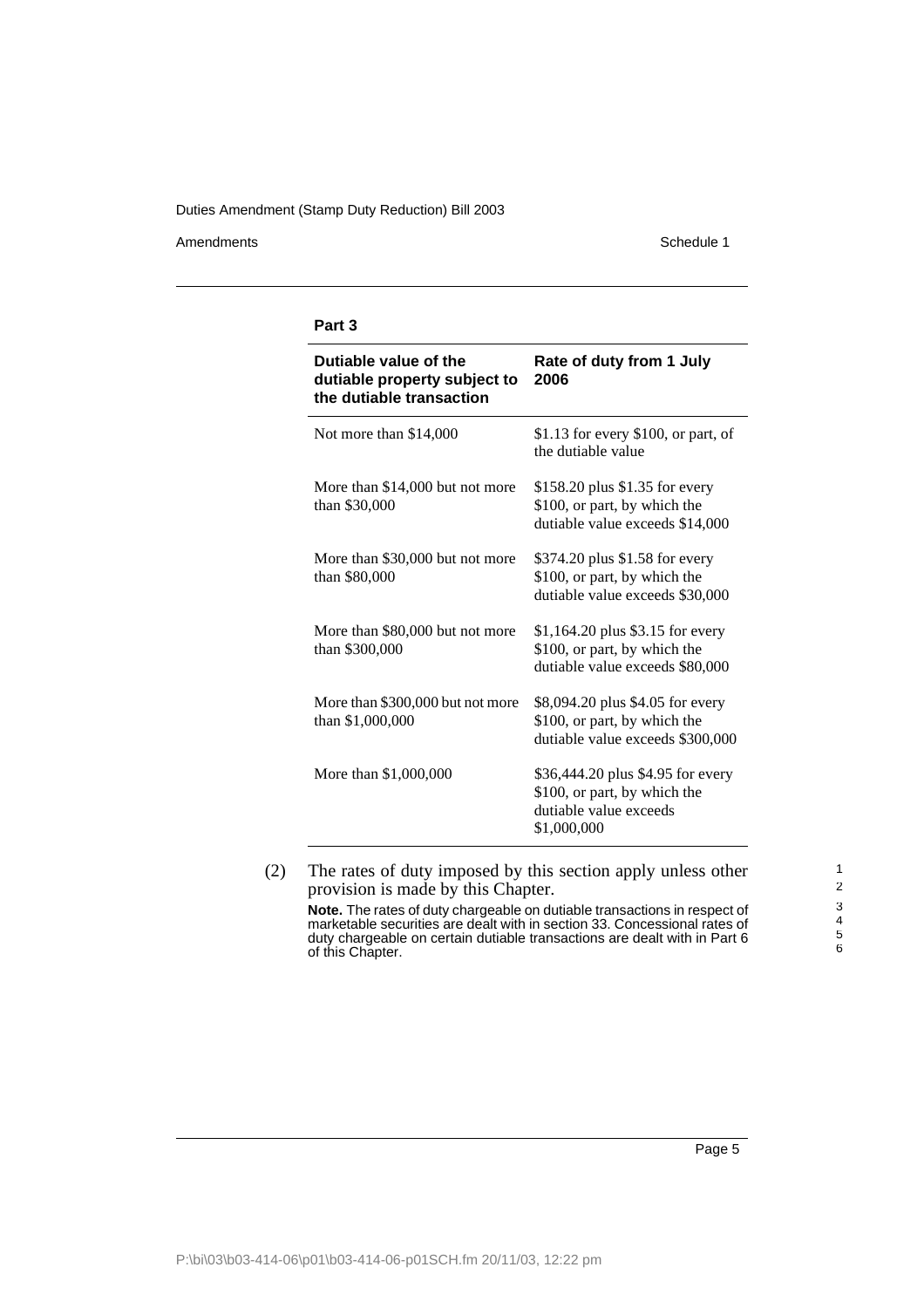Schedule 1 Amendments

| [2] |                       | Section 74 Eligible agreements or transfers                                                                                                                                                                                                                                                                                                                                                                                                                                                                                                                                                                                                                           | 1                                                                          |  |
|-----|-----------------------|-----------------------------------------------------------------------------------------------------------------------------------------------------------------------------------------------------------------------------------------------------------------------------------------------------------------------------------------------------------------------------------------------------------------------------------------------------------------------------------------------------------------------------------------------------------------------------------------------------------------------------------------------------------------------|----------------------------------------------------------------------------|--|
|     |                       | Omit section 74 (3). Insert instead:                                                                                                                                                                                                                                                                                                                                                                                                                                                                                                                                                                                                                                  |                                                                            |  |
|     | (3)                   | The dutiable value of the dutiable property that is the subject<br>of the agreement or transfer must be less than:                                                                                                                                                                                                                                                                                                                                                                                                                                                                                                                                                    | 3<br>4                                                                     |  |
|     |                       | (a)<br>\$300,000 if the property has a private dwelling built on<br>it, or                                                                                                                                                                                                                                                                                                                                                                                                                                                                                                                                                                                            | 5<br>6                                                                     |  |
|     |                       | (b)<br>\$140,000 if the property comprises a vacant block of<br>residential land.                                                                                                                                                                                                                                                                                                                                                                                                                                                                                                                                                                                     | $\overline{7}$<br>8                                                        |  |
| [3] | Section 74, note      |                                                                                                                                                                                                                                                                                                                                                                                                                                                                                                                                                                                                                                                                       | 9                                                                          |  |
|     |                       | Omit "Metropolitan area is defined in the Dictionary.".                                                                                                                                                                                                                                                                                                                                                                                                                                                                                                                                                                                                               | 10                                                                         |  |
| [4] |                       | <b>Section 77 Eligible mortgages</b>                                                                                                                                                                                                                                                                                                                                                                                                                                                                                                                                                                                                                                  | 11                                                                         |  |
|     | 77 $(3)$ and $(4)$ .  | Omit "74 $(3)$ (a) or (b), as the case requires" wherever occurring in section                                                                                                                                                                                                                                                                                                                                                                                                                                                                                                                                                                                        | 12<br>13                                                                   |  |
|     |                       | Insert instead "74 $(3)$ $(a)$ ".                                                                                                                                                                                                                                                                                                                                                                                                                                                                                                                                                                                                                                     | 14                                                                         |  |
| [5] | <b>Section 77 (4)</b> |                                                                                                                                                                                                                                                                                                                                                                                                                                                                                                                                                                                                                                                                       | 15                                                                         |  |
|     |                       | Omit "74 (3) (c) or (d), as the case requires,". Insert instead "74 (3) (b)".                                                                                                                                                                                                                                                                                                                                                                                                                                                                                                                                                                                         | 16                                                                         |  |
| [6] | <b>Section 80</b>     |                                                                                                                                                                                                                                                                                                                                                                                                                                                                                                                                                                                                                                                                       | 17                                                                         |  |
|     |                       | Omit the section. Insert instead:                                                                                                                                                                                                                                                                                                                                                                                                                                                                                                                                                                                                                                     | 18                                                                         |  |
|     | 80                    | Duty payable if application approved                                                                                                                                                                                                                                                                                                                                                                                                                                                                                                                                                                                                                                  | 19                                                                         |  |
|     | (1)<br>(2)            | If an application concerning an eligible agreement or transfer<br>is approved and the dutiable value of the dutiable property<br>that is the subject of the agreement or transfer is not more than<br>the following amounts, no duty is chargeable on the<br>agreement or transfer:<br>(a)<br>\$200,000 if the property has a private dwelling built on<br>it,<br>\$95,000 if the property comprises a vacant block of<br>(b)<br>residential land.<br>If an application concerning an eligible agreement or transfer<br>is approved and subsection (1) does not apply to the<br>agreement or transfer, duty is chargeable on the agreement or<br>transfer as follows: | 20<br>21<br>22<br>23<br>24<br>25<br>26<br>27<br>28<br>29<br>30<br>31<br>32 |  |

 $\ddot{\phantom{a}}$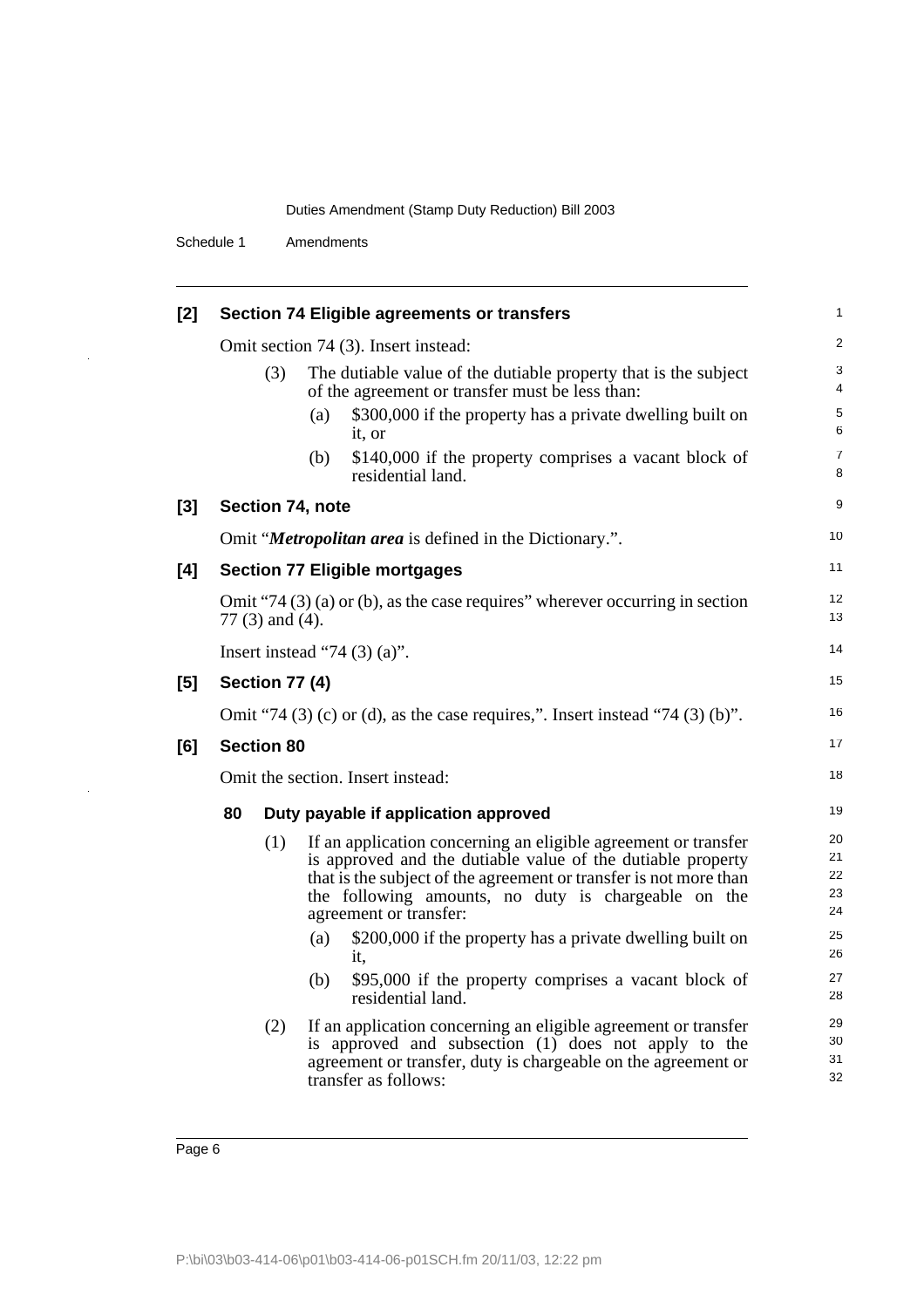Amendments **Schedule 1** and the set of the set of the set of the set of the set of the set of the set of the set of the set of the set of the set of the set of the set of the set of the set of the set of the set of the set

 $\mathbb{R}^2$ 

16

|     |     | (a) | if the property has a private dwelling built on it—at the<br>rate of 8.99% of the dutiable value of the dutiable<br>property that is the subject of the agreement or transfer,<br>less \$17,980.00, | $\overline{2}$<br>3<br>$\overline{4}$ |
|-----|-----|-----|-----------------------------------------------------------------------------------------------------------------------------------------------------------------------------------------------------|---------------------------------------|
|     |     | (b) | if the property comprises a vacant block of residential                                                                                                                                             | 5                                     |
|     |     |     | land—at the rate of 7.53% of the dutiable value of the                                                                                                                                              | $\,6\,$                               |
|     |     |     | dutiable property that is the subject of the agreement or                                                                                                                                           | $\overline{7}$                        |
|     |     |     | transfer, less \$7,152.00.                                                                                                                                                                          | 8                                     |
| [7] |     |     | Section 221 Eligible mortgages under First Home Plus                                                                                                                                                | 9                                     |
|     |     |     | Omit section 221 (1). Insert instead:                                                                                                                                                               | 10                                    |
|     | (1) |     | Duty is payable in accordance with the following paragraphs                                                                                                                                         | 11                                    |
|     |     |     | on an advance secured by an eligible mortgage under Division                                                                                                                                        | 12                                    |
|     |     |     | 1 of Part 8 of Chapter 2 or a mortgage in support of such an                                                                                                                                        | 13                                    |
|     |     |     | eligible mortgage, but only to the extent that the amount of the                                                                                                                                    | 14                                    |
|     |     |     | advances qualifies under section 77 (3) or (4):                                                                                                                                                     | 15                                    |
|     |     |     |                                                                                                                                                                                                     |                                       |

(a) if the property has a private dwelling built on it:

#### **Dutiable value of dutiable property subject to the agreement or transfer Discount on duty**

| Not more than \$200,000                              | 100% |
|------------------------------------------------------|------|
| More than \$200,000 but not more<br>than \$235,000   | 75%  |
| More than $$235,000$ but not more<br>than $$265,000$ | 50\% |
| More than \$265,000 but less than<br>\$300,000       | 25%  |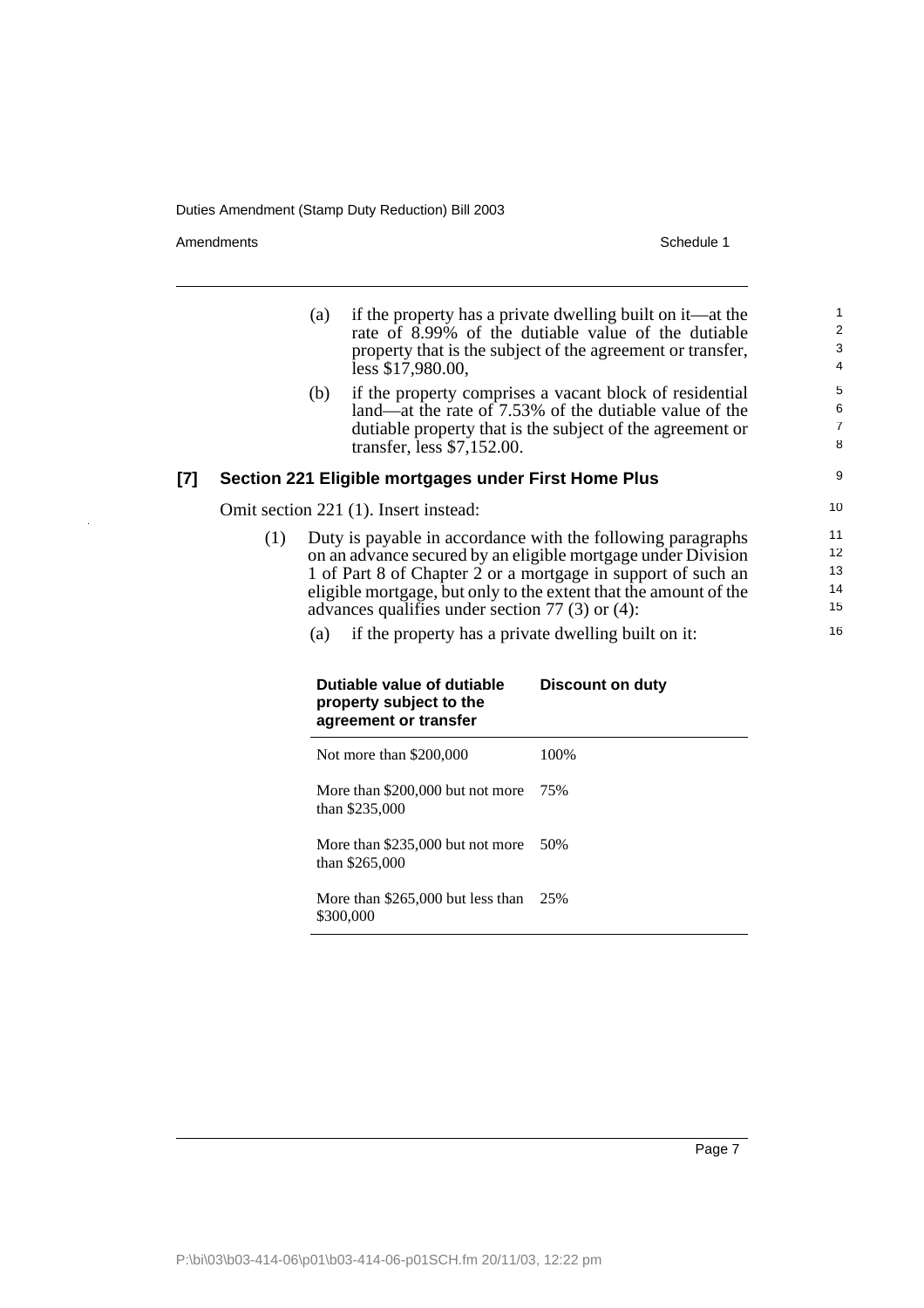Schedule 1 Amendments

(b) if the property comprises a vacant block of residential land:

**Discount on duty**

### **Dutiable value of dutiable property subject to the agreement or transfer**

| Not more than \$95,000                             | 100% |
|----------------------------------------------------|------|
| More than \$95,000 but not more<br>than \$110,000  | 75%  |
| More than \$110,000 but not more<br>than \$125,000 | 50\% |
| More than \$125,000 but less than<br>\$140,000     | 25%  |

| [8] |                   | Schedule 1 Savings, transitional and other provisions                                                                                                                                                                                                                                 | 3                          |
|-----|-------------------|---------------------------------------------------------------------------------------------------------------------------------------------------------------------------------------------------------------------------------------------------------------------------------------|----------------------------|
|     |                   | Insert at the end of clause $1(1)$ :                                                                                                                                                                                                                                                  | $\overline{4}$             |
|     |                   | Duties Amendment (Stamp Duty Reduction) Act 2003                                                                                                                                                                                                                                      | 5                          |
| [9] | <b>Schedule 1</b> |                                                                                                                                                                                                                                                                                       | 6                          |
|     | numbering:        | Insert at the end of the Schedule (with appropriate Part and clause                                                                                                                                                                                                                   | $\overline{7}$<br>8        |
|     | <b>Part</b>       | Provisions consequent on enactment of<br><b>Duties Amendment (Stamp Duty</b><br><b>Reduction) Act 2003</b>                                                                                                                                                                            | 9<br>10<br>11              |
|     |                   | <b>Application of amendments</b>                                                                                                                                                                                                                                                      | 12                         |
|     | (1)               | In this clause, <i>amending Act</i> means the <i>Duties Amendment</i><br>(Stamp Duty Reduction) Act 2003.                                                                                                                                                                             | 13<br>14                   |
|     | (2)               | An amendment made by Schedule 1 $[2]$ – $[6]$ to the amending<br>Act applies only to a dutiable transaction if the liability for<br>duty on the dutiable transaction arises (or would but for<br>Division 1 of Part 8 of Chapter 2 arise) after the<br>commencement of the amendment. | 15<br>16<br>17<br>18<br>19 |
|     |                   |                                                                                                                                                                                                                                                                                       |                            |

Page 8